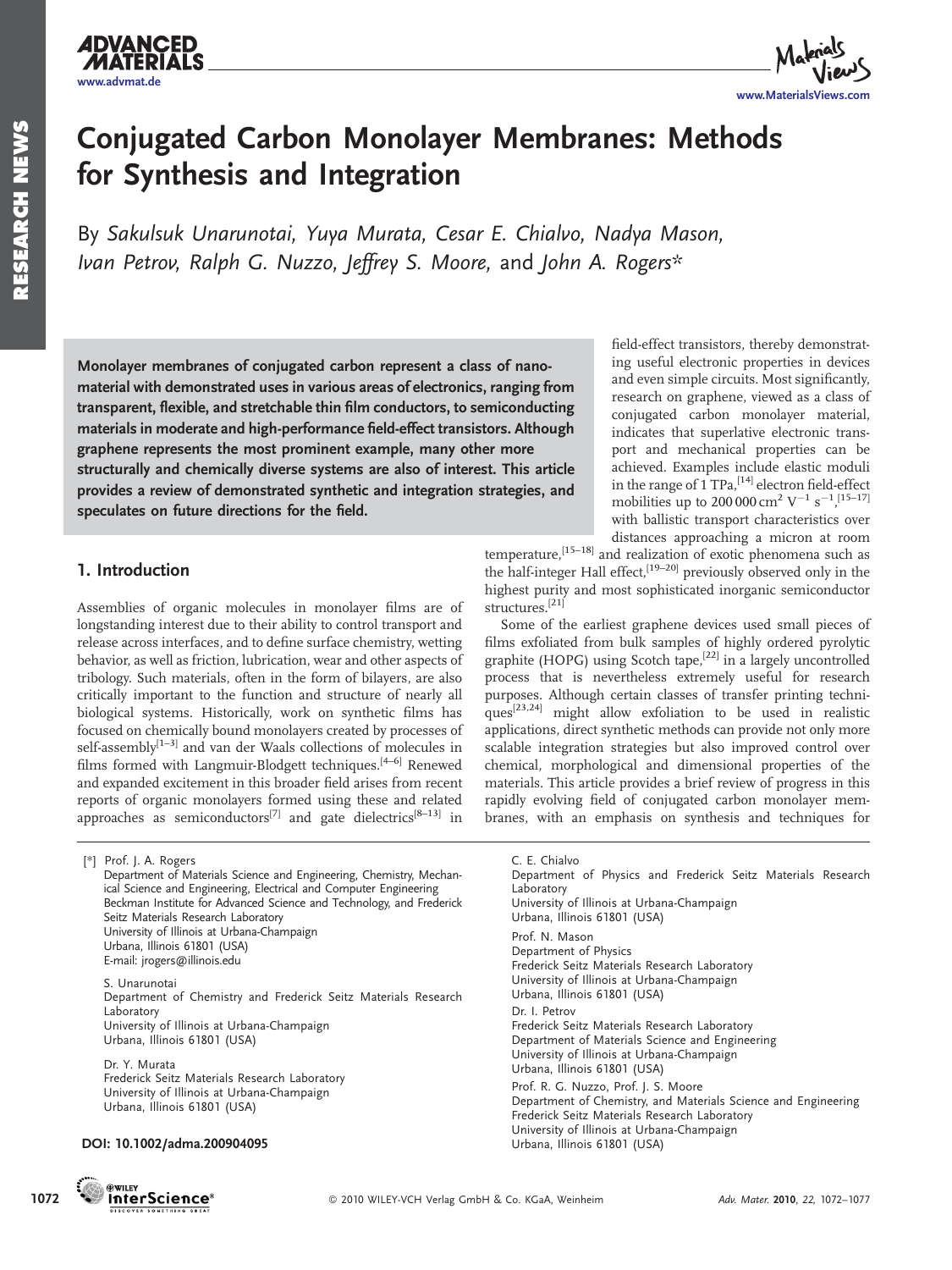

manipulating these materials. The topics include not only routes to graphene but also to more chemically diverse systems, in layouts ranging from flat films and membranes to ribbons, suspended ''drumheads'', pleated sheets, balloons and tubes.

## 2. Synthetic Approaches

Most envisioned applications of these classes of membranes demand synthetic methods that are capable of creating large area, uniform monolayer sheets or ultrathin films of small flakes or ribbons. Means for transferring these materials from the substrates on which they are synthesized or assembled to other surfaces for device integration are also typically required. This section focuses on the first challenge; the next describes progress on the second. The synthesis approaches include those that are designed specifically for graphene or graphene-like materials and others that are more broadly useful, as discussed in that order in the following.

## 2.1. Reduced Graphene Oxide from Graphite

Exposing graphite, in powder form, to mixtures of sodium nitrate (NaNO3) and sulfuric acid  $(H<sub>2</sub>SO<sub>4</sub>)$ , and oxidizing agents such as potassium permanganate (KMnO<sub>4</sub>) can produce a form of graphite that is highly functionalized with hydroxyl, epoxide, and carboxyl groups.[25] Sonication of this material, referred to as graphite oxide  $(GO)$ ,<sup>[26]</sup> in water leads to suspensions of exfoliated monolayer flakes of GO that can be formed into ultrathin films by spray coating,<sup>[27,28]</sup> vacuum filtration.<sup>[28–31]</sup>  $\frac{1}{2}$  coaling<sup>[28,31]</sup> and related techniques. Figure 1a provides a schematic illustration and Figure 2a provides an image. The vacuum filtration method is notable because selflimiting flow fields tend to produce films with thicknesses in the monolayer range. Thick deposits of flakes stacked in lamellar geometries are also possible, by increasing the suspension volumes and deposition times.<sup>[30]</sup> Chemical reduction achieved, for example, by exposure to hydrazine vapor  $(N_2H_4)$  followed by thermal annealing  $(200\degree C)$  in inert environments can remove the functional groups to yield films of reduced GO.<sup>[29]</sup> Such films are electrically conducting, with semi-metallic character in field effect transistor devices that is qualitatively similar to those built with pristine graphene, but with far inferior characteristics owing to incomplete reduction and defects.[27,29] The electron mobility of individual reduced GO flakes is between  ${\sim}2$  and  $\sim$ 200 cm<sup>2</sup> V<sup>-1</sup> s<sup>-1</sup>.<sup>[29]</sup> Near monolayer films composed of large collections of flakes exhibit values of  ${\sim}0.2\,\mathrm{cm}^2\,\mathrm{V}^{-1}\,\mathrm{s}^{-1}$ ,<sup>[29]</sup> likely limited by

junction resistances between flakes. The elastic moduli of individual pieces of reduced GO are  ${\sim}$ 0.25 TPa, $^{[32]}$  also somewhat lower than pristine graphene. Other methods can accomplish exfoliation and solution suspension without chemical functionalization. For example, organic solvents such as nalization. For example, organic solvents such as N-methylpyrrolidone with surface energies similar to graphite have been used effectively.<sup>[28]</sup> Even in such cases, however, the electrical properties are not significantly improved over those made from reduced GO. In spite of these non-ideal aspects, films of the type described in this section have characteristics that might make them attractive as flexible and/or transparent conducting coatings in displays, touch screens or related devices.

#### 2.2. Graphene Nanoribbons from Carbon Nanotubes

A different approach to graphene uses carbon nanotubes as an alternative to HOPG and graphite powder for the carbon source material. Figure 1b and Figure 2b provide an illustration and an



Figure 1. Schematic illustrations of routes to graphene and related conjugated carbon monolayer membrane materials. a) Reduced graphene oxide (GO) flakes by chemical exfoliation from graphite powder. b) Graphene nanoribbons (GNRs) from carbon nanotubes. c) Graphene from CVD growth on metal films (e.g. Ni). d) Graphene from epitaxial growth on SiC by Si sublimation. e) Conjugated carbon monolayer membranes from chemical crosslinking of self-assembled monolayers (SAMs).

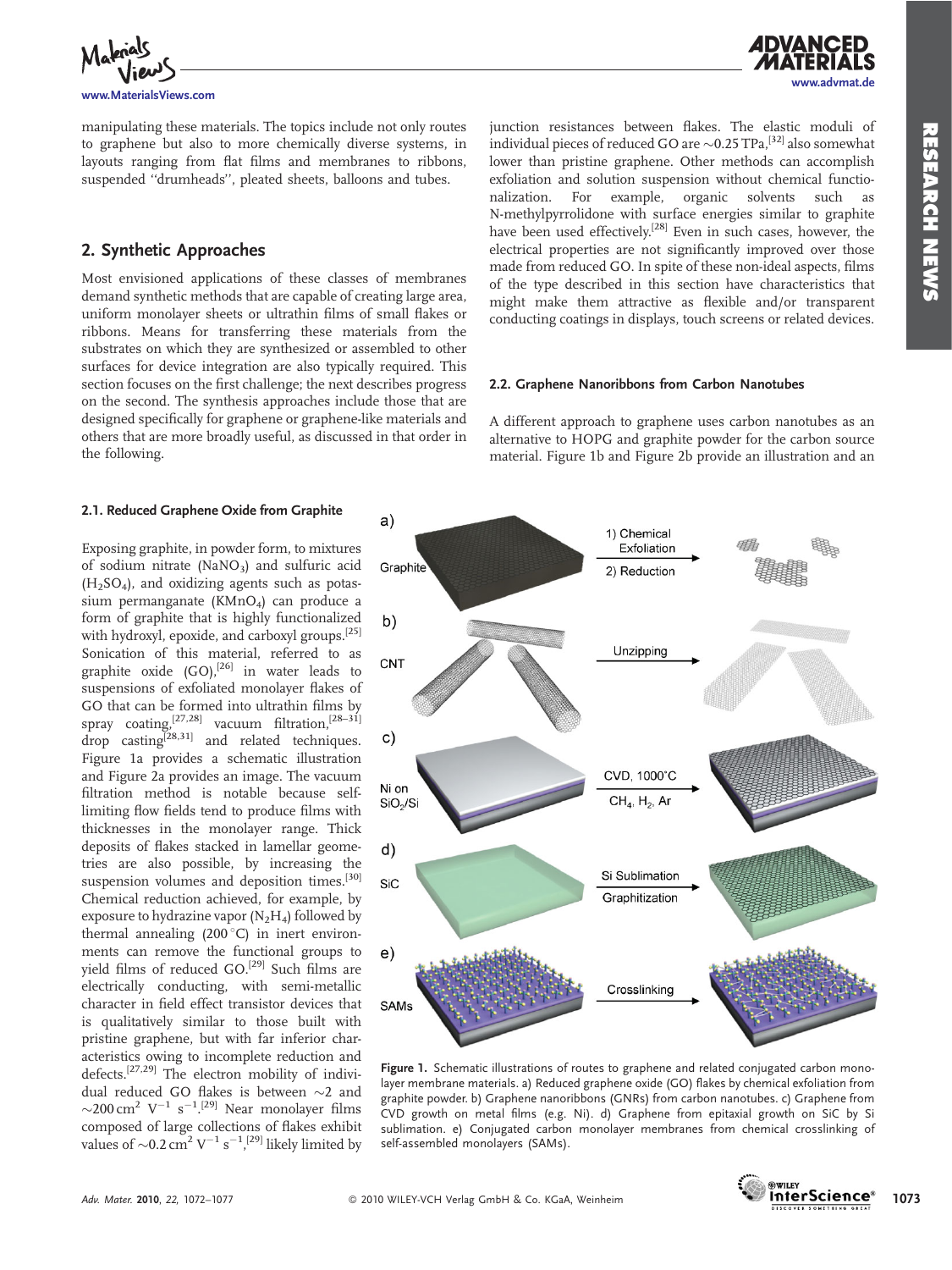



Figure 2. Images of various types of conjugated carbon monolayer membranes. a) AFM image of reduced graphene oxide flakes drop-casted onto a Si wafer. Reproduced with permission from [31]. b) AFM image of a GNR and an unreacted MWNT after a chemical unzipping process. Reproduced with permission from [34]. c) Scanning electron microscopy (SEM) images of graphene films grown by CVD on a film of Ni (300 nm thick) and on a foil of Ni (1 mm thick) (inset). Reproduced with permission from [40]. d) AFM image of graphene layers grown over terraces of 4H-SiC. Reproduced with permission from [48] e) Optical image of a chemically crosslinked, conjugated carbon monolayer membrane transferred to an oxidized Si wafer. The chemical structure shows the active functional group of the monomer used to form this film. f) AFM image of this type of monolayer membrane, grown on a substrate with a periodic relief structure (depth ca. 35 nm) and then transferred to a flat oxidized Si wafer. The inset schematically illustrates the structure of this film. g) TEM image of monolayer balloons formed by growth on  $SiO<sub>2</sub>$  spheres followed by removal of the  $SiO<sub>2</sub>$  by etching in HF vapor. The insets show a magnified view (upper left) and a schematic illustration (lower right). h) Optical image of a tubular monolayer membrane formed by growth on a silica optical fiber followed by removal of the fiber by HF vapor. The monolayer tube is filled with liquid that remains from the etching process. The inset shows a schematic illustration. Images (e-h) reproduced with permission from [61].

atomic force microscopy (AFM) image, respectively. Here, chemically reacting<sup>[33]</sup> or physically etching<sup>[34]</sup> a narrow strip along a nanotube yields a graphene nanoribbon (GNR). In the first case, GNRs form from oxidation of carbon bonds with potassium permanganate (KMnO4) in concentrated sulfuric acid  $(H<sub>2</sub>SO<sub>4</sub>)$ . This reaction produces oxidized GNRs that require further reduction using hydrazine to remove oxygen species at the edges.<sup>[33]</sup> The other approach uses Ar plasma etching of nanotubes, partially embedded in a film



of poly(methylmethacrylate) (PMMA).<sup>[34]</sup> Removing the PMMA releases GNRs. Multiwalled nanotubes (MWNTs) seem to be the preferred starting material for both processes; further advances may enable use of single walled nanotubes (SWNTs).[33] For many applications, the long, narrow geometries of GNRs offer advantages over small flakes that typically result from exfoliation from HOPG. In particular, such layouts, for widths narrower than ca. 10 nm, lead to bandgaps sufficiently large for use in transistors with good switching behavior,<sup>[34,35]</sup> but typically with much lower mobilities due to edge effects. Although carbon nanotube based routes are very recent, one could imagine, for example, implementing them with horizontally aligned arrays of SWNTs grown on quartz<sup>[36,37]</sup> to yield similarly configured arrays of narrow GNRs, for natural integration into planar electronic devices, such as field effect transistors.

#### 2.3. Graphene by Chemical Vapor **Deposition**

As illustrated schematically in Figure 1c, large area films of single and few layer graphene can be formed on metal surfaces by direct chemical vapor deposition from hydrocarbon gases, such as methane, at temperatures of ca.  $1000\,^{\circ}$ C.<sup>[38–40]</sup> Certain aspects of these approaches have origins in work done on related systems in the 1970s.[41–43] Recent progress demonstrates that thin Ni films and optimized cooling conditions can yield films that are mostly one monolayer thick, with some disorder determined, at least in part, by the polycrystalline structure of the Ni.<sup>[38-40]</sup> Increasing the grain size in the Ni, or using single crystal metals such as Ru(0001),<sup>[44]</sup> can improve the uniformity and increase the size of the grains of graphene to areas of a few hundred square microns. The properties of the individual grains can approach those of mechanically exfoliated graphene from HOPG, as evidenced, for example, by electron mobilities as high as 4000 cm $^2$  V $^{-1}$  s $^{-1}$  and by observation of half-integer Quantum Hall

behavior in films transferred from the growth substrate using methods described in a following section.<sup>[40]</sup> Figure 2c shows representative graphene materials formed in this way. Very recent work with Cu foils demonstrates uniform, single layer (ca. 95%, by area) graphene over square centimeters, also with mobilities up to 4000 cm<sup>2</sup> V<sup>-1</sup> s<sup>-1 [45]</sup> A notable feature of these chemical vapor deposition (CVD) approaches is the possibility for substitutional doping by introducing other gases, such as  $\mathrm{NH}_3$ , during the growth.<sup>[46]</sup>

**DWILEY**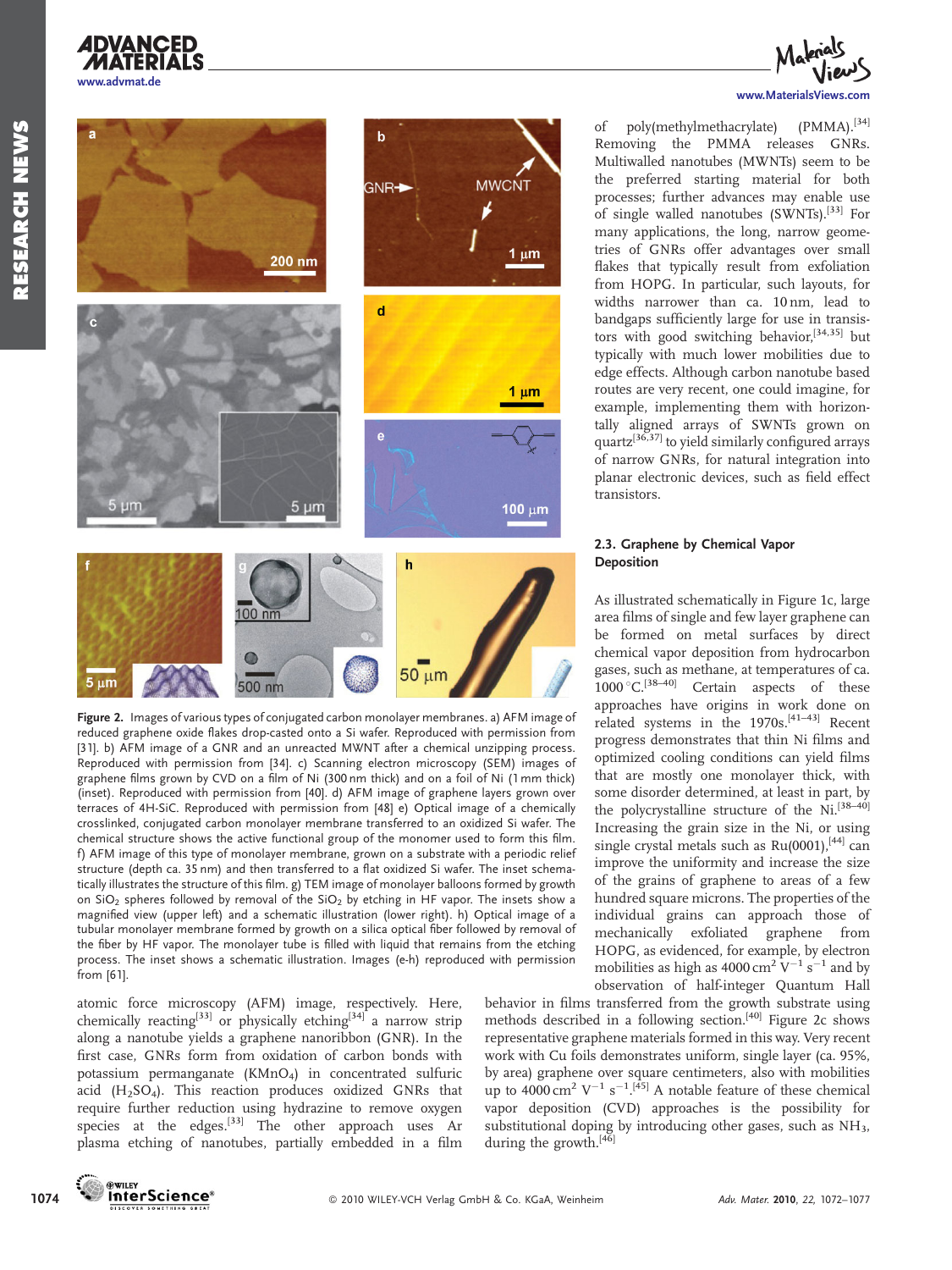

www.MaterialsViews.com

#### 2.4. Graphene from SiC

Epitaxial growth of graphene by thermal sublimation of Si from the surface of a single crystalline SiC wafer at  $1200-1500$  °C represents one of the first scalable methods to produce large area films of graphene.<sup>[47–49]</sup> Here, removal of Si leaves surface carbon atoms that reconstruct into graphene layers and grow continuously on the flat surfaces of suitably prepared (i.e.  $H_2$  anneal at 1600 °C followed by controlled cooling) hexagonal SiC wafers (4H or 6H), including over atomic steps (see Figure 1d and Figure 2d). The thicknesses of the graphene deposits depend on annealing time and temperature.<sup>[49]</sup> Graphene can form on wafers that present either polar face (i.e. Si-face (0001) or C-face  $(000\bar{1})$ ). In both cases, the properties of the first layer of graphene are not understood clearly.<sup>[49]</sup> The overlayers, on the other hand, are known to have good properties despite submicron domain sizes,[50] where top-gated transistors show electron mobilities as high as  $5000 \, \text{cm}^2$  V<sup>-1</sup> s<sup>-1</sup>. SiC derived graphene is currently unique in its ability to enable large collections (i.e. hundreds) of devices (e.g. transistors) on a single substrate.<sup>[51]</sup> Further improvements in grain sizes and defect densities can be achieved by growth under an Ar atmosphere of  ${\sim}1$  bar, rather than in ultrahigh vacuum (UHV) conditions. The Hall mobilities reported in these studies increased from  $710 \text{ cm}^2 \text{ V}^{-1} \text{ s}^{-1}$ (UHV) to 2000 cm<sup>2</sup> V<sup>-1</sup> s<sup>-1</sup> (Ar).<sup>[52]</sup>

#### 2.5. Graphene and Related Materials by Chemical Synthesis

Theoretical calculations suggest that properties equally remarkable to but different from those of graphene might be possible in other two dimensional (2D) conjugated carbon networks, such as graphyne and graphdiyne.<sup>[53,54]</sup> In such cases, materials synthesis will likely require the techniques of organic chemistry<sup>[55]</sup> to provide a level of molecular control over the structure that would be impossible to accomplish with other routes. Past work demonstrates that two dimensional fragments of graphene and related materials can be achieved in large quantities, but with ultrasmall lateral dimensions (<5 nm), using Scholl coupling reactions on oligophenylene precursors.<sup>[56]</sup> Due to rapidly decreasing solubility with increasing size, larger formats might demand two-step approaches that begin with the assembly of two dimensional, monolayer films followed by chemical crosslinking, as shown in Figure 1e. Exposure to radiation provides one means to accomplish this crosslinking, to yield mechanically robust monolayer films using conjugated carbon molecular species formed either in self-assembled monolayers (SAMs)<sup>[57]</sup> covalently linked to solid supports or Langmuir-Blodgett films at liquid interfaces.[58] For example, self-assembled monolayers (SAMs) of biphenylthiols on gold form crosslinks upon irradiation with electrons.<sup>[57]</sup> SAMs processed in this manner are sufficiently robust to form freestanding membranes capable of transfer to other substrates, after removing the gold.<sup>[58]</sup> Pyrolysis of these materials, which are initially electrically insulating, under UHV conditions can convert them into a conductive form.[59] In another example, Langmuir monolayers of amphiphilic derivatives of polydiacetylenes can be crosslinked by exposure to UV light to yield monolayer films with some indication of semiconducting behavior,<sup>[60]</sup> although vastly inferior to graphene.

More advanced approaches rely on chemical crosslinking of SAMs to enable formation of planar membranes as well as structured films and those with fully 3D layouts ranging from spherical coatings, balloons, capsules, tubes and other complex topologies.[61] The original work on this system exploited aryl alkynes as monomers due to their highly conjugated, carbon functionality, and to their ability to be chemically crosslinked by alkyne metathesis,<sup>[62]</sup> oxidative copper coupling,<sup>[63]</sup> or palladiumcatalyzed cross coupling.<sup>[63]</sup> To assemble  $SAMs$  of these molecules on oxide bearing substrates, pendant hydroxyl groups on an aryl ring can be reacted with 3-(triethoxysilyl)propyl isocyanate to yield a carbamate group linked to a siloxane tether.[61] Di-functional and hexa-functional monomers form SAMs readily on oxide and nitride substrates from heated solutions. Mo(IV)-catalyzed vacuum-driven alkyne metathesis<sup>[62]</sup> and Hay-type coupling conditions<sup>[63]</sup> can achieve the crosslinking, thereby forming mechanically robust conjugated carbon monolayers with thicknesses in the range of 1–2 nm. Spectroscopic studies and examination by atomic force microscopy, scanning tunneling microscopy and transmission electron microscopy indicate near-complete crosslinking into dense membranes that are largely free of holes or porosity.[61] Conducting the chemistry on flat substrates yields flat films. Structured supports lead to films with corresponding geometries. For example, silica fibers or colloidal spheres can be used to form tubes and balloons, after etching away the silica.[61] Figure 2e–h shows some examples of motifs this method accesses. The main disadvantage with these synthetic schemes is that the degree of order in the films is very low, thereby leading to poor electronic properties. Strategies that use crystalline substrates or other means to achieve large, ordered regions in the SAMs and crosslinking reactions that do not substantially degrade this order have the potential to lead to significant improvements. In their current form, these amorphous materials might be most useful in applications that rely on mechanical, wetting, chemical or related properties.

### 3. Transfer Printing

The synthesis approaches described in the previous sections yield films on substrates that are often not desirable for their application in devices. As an example, the metal films needed for CVD growth provide low resistance transport pathways in parallel with the overlying graphene coating, thereby electrically shorting devices that are constructed on top. In other cases, such as graphene formed by sublimation on SiC, the areas are limited by the available sizes of the wafers. In these and many other situations, an ability to transfer the films from the growth substrate to a different surface, either selectively or in uniform sheets, is needed. Methods that use soft, elastomeric stamps have been exploited with considerable success for printing inorganic semiconductor nanoribbons/membranes<sup>[23,64]</sup> and aligned arrays of SWNTs.[65] More recently, adapted versions have been applied to graphene in various forms (i.e., derived from SiC,<sup>[66]</sup> CVD grown on Ni,<sup>[40]</sup> exfoliated from HOPG,<sup>[23,24]</sup> deposited from GO flakes,<sup>[29]</sup> and crosslinked carbon monolayers formed by chemical synthesis.<sup>[61]</sup>) Figure 3 schematically illustrates the process and shows some examples of transferred films. Thin polymer or metal films often serve as 'carriers' for the monolayer to facilitate

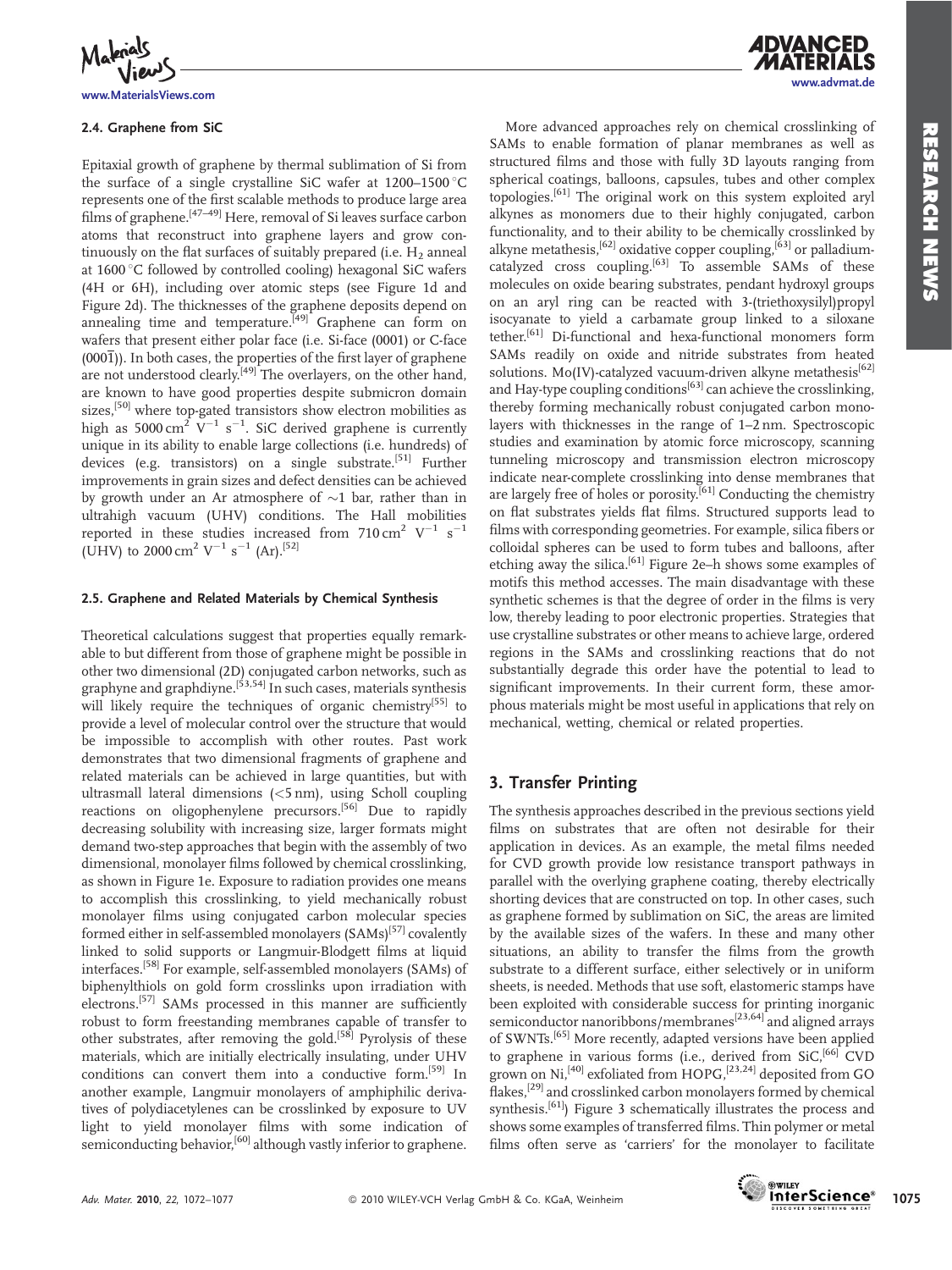

www.advmat.de

**ADVANCED** 

## $\mathbf b$  $\overline{a}$  $\overline{a}$ graphene  $2 \mu m$  $100 \text{ m}$  $1 cm$  $15$

Figure 3. Schematic illustration of the transfer printing process and micrographs of representative examples. a) Applying an elastomeric stamp to a donor substrate (blue) and then quickly peeling it away lifts the film (gold). b) Van der Waals interactions adhere the film to the surface of the stamp, prior to transfer to a target substrate (red). c) Slowly peeling the stamp away transfers the film to the target, thereby completing the process. d) AFM image of graphene flakes (3-12 nm thick) transferred from a piece of HOPG to an oxidized Si substrate. Reproduced with permission from [23]. e) Optical image of a graphene sheet transferred from a SiC substrate to an oxidized Si wafer using a gold/polyimide carrier film. Reproduced with permission from [66]. f) Scanning electron microscopy (SEM) image of a collection of graphene flakes (0.9-5 nm thick) transferred from HOPG to an oxidized Si wafer using a rigid stamp. Reproduced with permission from [24]. g) Optical image of graphene grown by chemical vapor deposition on a Ni film transferred to an oxidized Si substrate with an elastomeric stamp. Reproduced with permission from [40].

transfer. Removing the carrier by selective etching completes the process. Lifting these films onto the stamps is most commonly achieved through non-specific van der Waals interactions with the surface of the stamp. These adhesive forces can be relatively strong at high peel rates, due to viscoelastic behavior of the elastomers that are typically used for the stamps.[67] By contrast, adhesion is comparatively weak at slow peel rates, thereby providing a kinetic control strategy for printing.<sup>[23]</sup> With these and other related methods,  $[24,29,34]$  transfer yields can approach 100%, even with the most challenging graphene<sup>[24,40]</sup> and monolayer systems.[61]

#### 4. Prospects

The first reports of single layer graphene and its electronic properties in  $2004^{[22,47]}$  led immediately to broad, worldwide research activities on this material. Many of the basic properties are now understood, mainly from studies of individual flakes mechanically exfoliated from HOPG.[14–20,22] Parallel efforts on growth,[38–40,44–48,50–52] particularly in the last several years, have yielded methods that appear extremely promising for large scale sheets and films. Techniques of transfer printing<sup>[23,24,65]</sup> have been successfully adapted for use with these materials, thereby enabling their integration with diverse types of substrates. This collective body of work suggests that realistic, scalable routes to graphene and its implementation in important devices and systems are, or will soon be, available. Still, there remains much work to be done and opportunities to address. Immediate next steps might include, for example, a search for methods to form large area, aligned arrays of GNRs for applications in certain areas of electronics. A longer term future for work on synthesis and www.MaterialsViews.com

integration might lie in the development of strategies capable of forming much broader and more chemically diverse classes of conjugated carbon monolayer membranes. Chemical synthetic approaches, like those described in Section 2.5, have promise, but present considerable complications that still require solutions to the significant challenges of control of morphology, degree of crystallinity and other characteristics that influence important physical properties. Substrate-templated growth, as demonstrated recently over small areas, provides an example of a potentially powerful scheme.[68,69] Development of these or completely different techniques represents an appealing direction for future research.

## Acknowledgements

This material is based upon work supported by the U.S. Department of Energy, Division of Materials Sciences under Award No. DE-FG02-07ER46471, through the Materials Research Laboratory and Center for Microanalysis of Materials (DE-FG02-07ER46453) at the University of Illinois at Urbana-Champaign.

Published online: February 1, 2010

- [1] R. G. Nuzzo, B. R. Zegarski, L. H. Dubois, J. Am. Chem. Soc. 1987, 109, 733.
- [2] C. D. Bain, E. B. Troughton, Y. T. Tao, J. Evall, G. M. Whitesides, R. G. Nuzzo, J. Am. Chem. Soc. 1989, 111, 321.
- [3] J. C. Love, L. A. Estroff, J. K. Kriebel, R. G. Nuzzo, G. M. Whitesides, Chem. Rev. 2005, 105, 1103.
- [4] G. G. Roberts, Adv. Phys. 1985, 34, 475.
- [5] J. A. Zasadzinski, R. Viswanathan, L. Madsen, J. Garnaes, D. K. Schwartz, Science 1994, 263, 1726.
- [6] D. K. Schwartz, Surf. Sci. Rep. 1997, 27, 245.
- [7] E. C. P. Smits, S. G. J. Mathijssen, P. A. van Hal, S. Setayesh, T. C. T. Geuns, K. A. H. A. Mutsaers, E. Cantatore, H. J. Wondergem, O. Werzer, R. Rese, M. Kemerink, S. Kirchmeyer, A. M. Muzafarov, S. A. Ponomarenko, B. de Boer, P. W. M. Blom, D. M. de Leeuw, Nature 2008, 455, 956.
- [8] M. Halik, H. Klauk, U. Zschieschang, G. Schmid, C. Dehm, M. Schütz, S. Maisch, F. Effenberger, M. Brunnbauer, F. Stellacci, Nature 2004, 431, 963.
- [9] H. Klauk, U. Zschieschang, J. Pflaum, M. Halik, Nature 2007, 445, 745.
- [10] R. T. Weitz, U. Zschieschang, A. Forment-Aliaga, D. Kälblein, M. Burghard, K. Kern, H. Klauk, Nano Lett. 2009, 9, 1335.
- [11] M.-H. Yoon, A. Facchetti, T. J. Marks, Proc. Natl. Acad. Sci. USA 2005, 102, 4678.
- [12] L. Wang, M.-H. Yoon, G. Lu, Y. Yang, A. Facchetti, T. J. Marks, Nat. Mater. 2006, 5, 893.
- [13] Y.-G. Ha, A. Facchetti, T. J. Marks, Chem. Mater. 2009, 21, 1173.
- [14] C. Lee, X. Wei, J. W. Kysar, J. Hone, Science 2008, 321, 385.
- [15] K. I. Bolotin, K. J. Sikes, Z. Jiang, M. Klima, G. Fudenberg, J. Hone, P. Kim, H. L. Stormer, Solid State Commun. 2008, 146, 351.
- [16] S. V. Morozov, K. S. Novoselov, M. I. Katsnelson, F. Schedin, D. C. Elias, J. A. Jaszczak, A. K. Geim, Phys. Rev. Lett. 2008, 100, 016602.
- [17] X. Du, I. Skachko, A. Barker, E. Y. Andrei, Nat. Nanotechnol. 2008, 3, 491.
- [18] A. K. Geim, K. S. Novoselov, Nat. Mater. 2007, 6, 183.